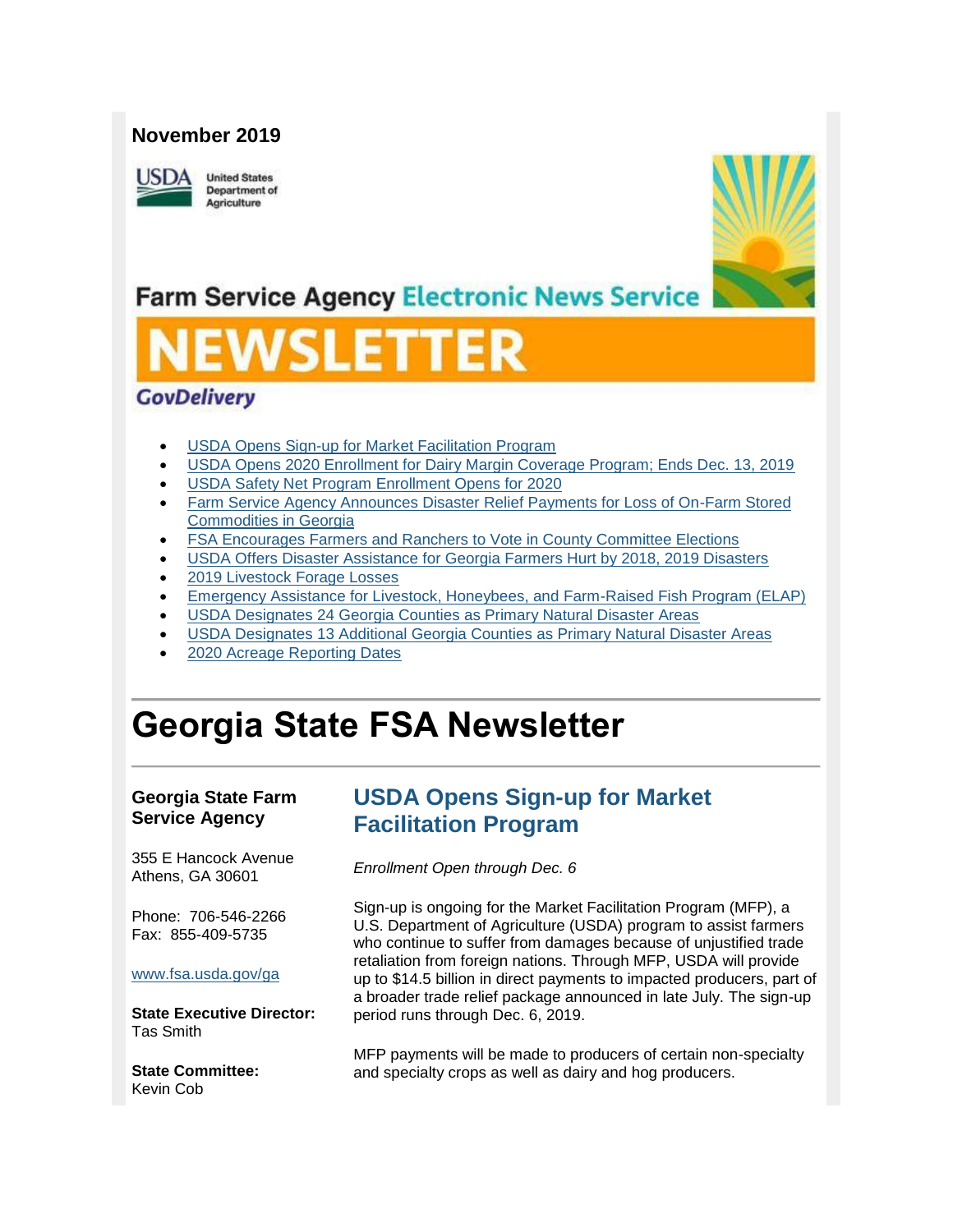L.G. (Bo) Herndon, Jr Allen Poole Meredith McNair Rogers Donnie Smith

**Administrative Officer** Dianne R. Westmoreland

**Farm Loan Chief:** Robert Tyson

**Farm Programs Chief:** Brett Martin

**Public Affairs/Outreach** Neal Leonard

To find contact information for your local office go to [www.fsa.usda.gov/ga](http://www.fsa.usda.gov/ga)

#### **Non-Specialty Crops**

MFP payments will be made to producers of alfalfa hay, barley, canola, corn, crambe, dried beans, dry peas, extra-long staple cotton, flaxseed, lentils, long grain and medium grain rice, millet, mustard seed, oats, peanuts, rapeseed, rye, safflower, sesame seed, small and large chickpeas, sorghum, soybeans, sunflower seed, temperate japonica rice, triticale, upland cotton, and wheat.

MFP assistance for 2019 crops is based on a single county payment rate multiplied by a farm's total plantings to the MFPeligible crops in aggregate in 2019. Those per acre payments are not dependent on which of those crops are planted in 2019. A producer's total payment-eligible plantings cannot exceed total 2018 plantings. [View payment rates by county.](https://gcc02.safelinks.protection.outlook.com/?url=https%3A%2F%2Fwww.fsa.usda.gov%2Fprograms-and-services%2Fmarket-facilitation-program%2Findex%3Futm_medium%3Demail%26utm_source%3Dgovdelivery&data=02%7C01%7C%7C4e32896a8e6b4a6fcb4b08d769e3aece%7Ced5b36e701ee4ebc867ee03cfa0d4697%7C0%7C0%7C637094298920994236&sdata=OZdE4MAyO2KQAHtcVHGX4M2c0CLpiasXZwg3asRpJZg%3D&reserved=0)

#### **Dairy and Hogs**

Dairy producers who were in business as of June 1, 2019, will receive a per hundredweight payment on production history, and hog producers will receive a payment based on the number of live hogs owned on a day selected by the producer between April 1 and May 15, 2019.

#### **Specialty Crops**

MFP payments will also be made to producers of almonds, cranberries, cultivated ginseng, fresh grapes, fresh sweet cherries, hazelnuts, macadamia nuts, pecans, pistachios, and walnuts. Each specialty crop will receive a payment based on 2019 acres of fruit or nut bearing plants, or in the case of ginseng, based on harvested acres in 2019.

#### **More Information**

Payments will be made in up to three installments, with the second and third installments evaluated as market conditions and trade opportunities dictate. If conditions warrant, the second and third installments will be made in November and early January.

MFP payments are limited to a combined \$250,000 for nonspecialty crops per person or legal entity. MFP payments are also limited to a combined \$250,000 for dairy and hog producers and a combined \$250,000 for specialty crop producers. However, no applicant can receive more than \$500,000. Eligible applicants must also have an average adjusted gross income (AGI) for tax years 2015, 2016, and 2017 of less than \$900,000, or 75 percent of the person's or legal entity's average AGI for those tax years must have been derived from farming and ranching. Applicants must also comply with the provisions of the Highly Erodible Land and Wetland Conservation regulations.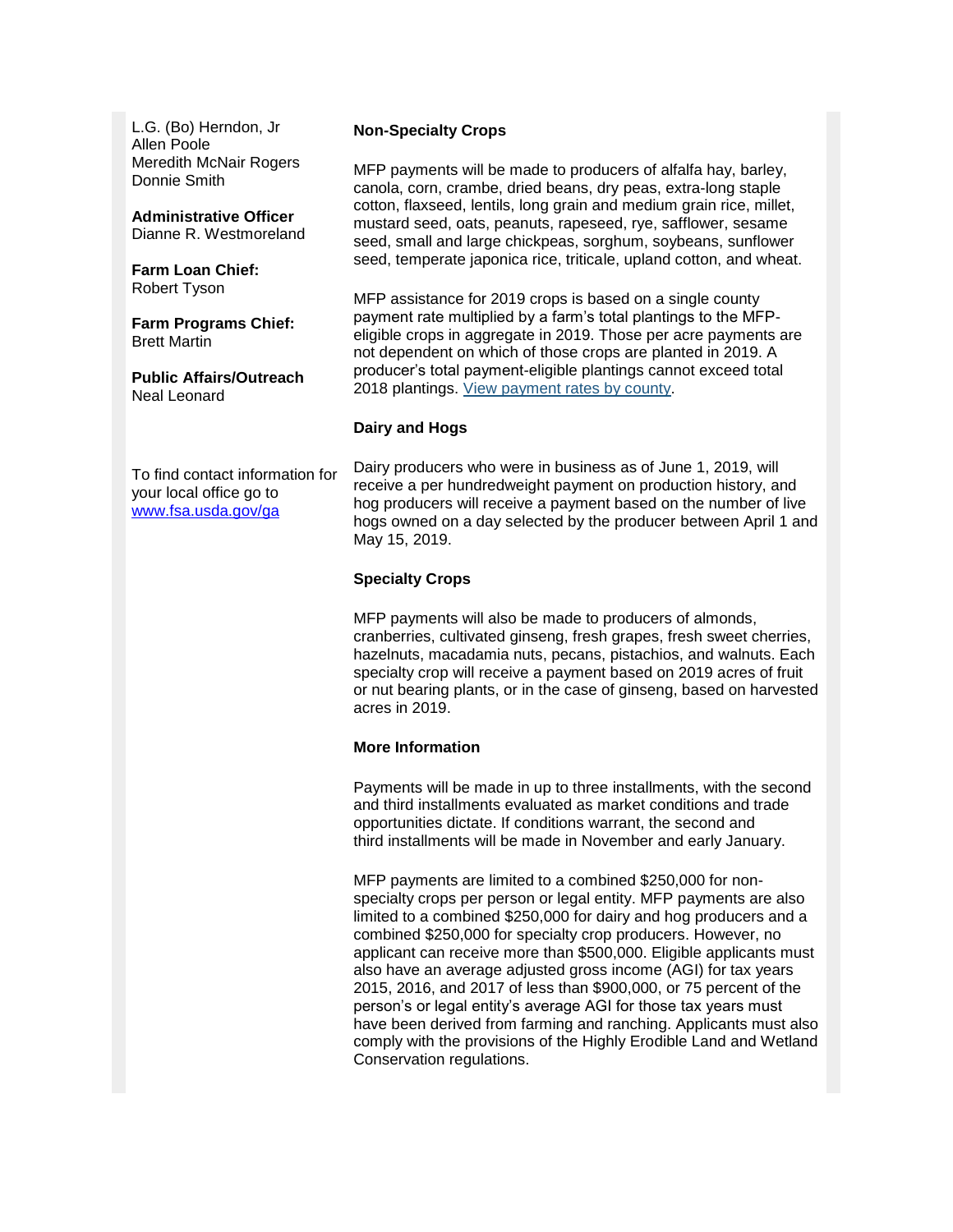## <span id="page-2-0"></span>**USDA Opens 2020 Enrollment for Dairy Margin Coverage Program; Ends Dec. 13, 2019**

Dairy producers can now enroll in the [Dairy Margin Coverage \(DMC\)](https://gcc02.safelinks.protection.outlook.com/?data=02%7C01%7C%7Cd0f82d29fdc84934b8b508d74b5ea99a%7Ced5b36e701ee4ebc867ee03cfa0d4697%7C0%7C0%7C637060742328474620&reserved=0&sdata=cx74iTzPYELV0BQmPd67KFiCGA2HUawaYPHbCmojeZo%3D&url=https%3A%2F%2Fwww.fsa.usda.gov%2FAssets%2FUSDA-FSA-Public%2Fusdafiles%2FFactSheets%2F2019%2Fdairy_margin_coverage_program-june_2019_fact_sheet.pdf%3Futm_medium%3Demail%26utm_source%3Dgovdelivery&utm_medium=email&utm_source=govdelivery) for calendar year 2020. USDA's Farm Service Agency (FSA) opened sign-up for the program that helps producers manage economic risk brought on by milk price and feed cost disparities.

The DMC program offers reasonably priced protection to dairy producers when the difference between the all-milk price and the average feed cost (the margin) falls below a certain dollar amount selected by the producer. The deadline to enroll in DMC for 2020 is Dec. 13, 2019.

Dairy farmers earned more than \$300 million dollars from the program in 2019 so far. Producers are encouraged to take advantage of this very important risk management tool for 2020.

All producers who want 2020 coverage, even those who took advantage of the 25 percent premium discount by locking in the coverage level for five years of margin protection coverage are required to visit the office during this sign-up period to pay the annual administrative fee.

Dairy producers should definitely consider coverage for 2020, as even the slightest drop in the margin can trigger payments.

#### **More Information**

The 2018 Farm Bill created DMC, improving on the previous safety net for dairy producers. DMC is one of many programs that FSA and other USDA agencies are implementing to support America's farmers.

For more information on enrolling in DMC and taking advantage of an online dairy decision tool that assists producers in selecting coverage for 2020, visit the [DMC webpage.](https://gcc02.safelinks.protection.outlook.com/?data=02%7C01%7C%7Cd0f82d29fdc84934b8b508d74b5ea99a%7Ced5b36e701ee4ebc867ee03cfa0d4697%7C0%7C0%7C637060742328474620&reserved=0&sdata=CzSGFNCco2mGC%2BEow9YEh7QMzlf7CQm6480thNS64lo%3D&url=https%3A%2F%2Fwww.fsa.usda.gov%2Fprograms-and-services%2Fdairy-margin-coverage-program%2Findex%3Futm_medium%3Demail%26utm_source%3Dgovdelivery&utm_medium=email&utm_source=govdelivery)

For additional questions and assistance, contact your local USDA Service Center. To locate your local FSA office, visit [farmers.gov/service-locator.](https://gcc02.safelinks.protection.outlook.com/?data=02%7C01%7C%7Cd0f82d29fdc84934b8b508d74b5ea99a%7Ced5b36e701ee4ebc867ee03cfa0d4697%7C0%7C0%7C637060742328484615&reserved=0&sdata=nP5j6fxPFBvtSDmtRmdQ%2Fdvj9w3%2FW5yDxFU4UkCVswk%3D&url=https%3A%2F%2Fwww.farmers.gov%2Fservice-center-locator%3Futm_medium%3Demail%26utm_source%3Dgovdelivery&utm_medium=email&utm_source=govdelivery)

## <span id="page-2-1"></span>**USDA Safety Net Program Enrollment Opens for 2020**

Agricultural producers can now enroll in the Agriculture Risk Coverage (ARC) and Price Loss Coverage (PLC) programs – two U.S. Department of Agriculture (USDA) safety net programs – for the 2020 crop year. Meanwhile, producers who enrolled farms for the 2018 crop year have started receiving more than \$1.5 billion for covered commodities for which payments were triggered under such programs.

ARC provides income support payments on historical base acres when actual crop revenue declines below a specified guaranteed level. PLC provides income support payments on historical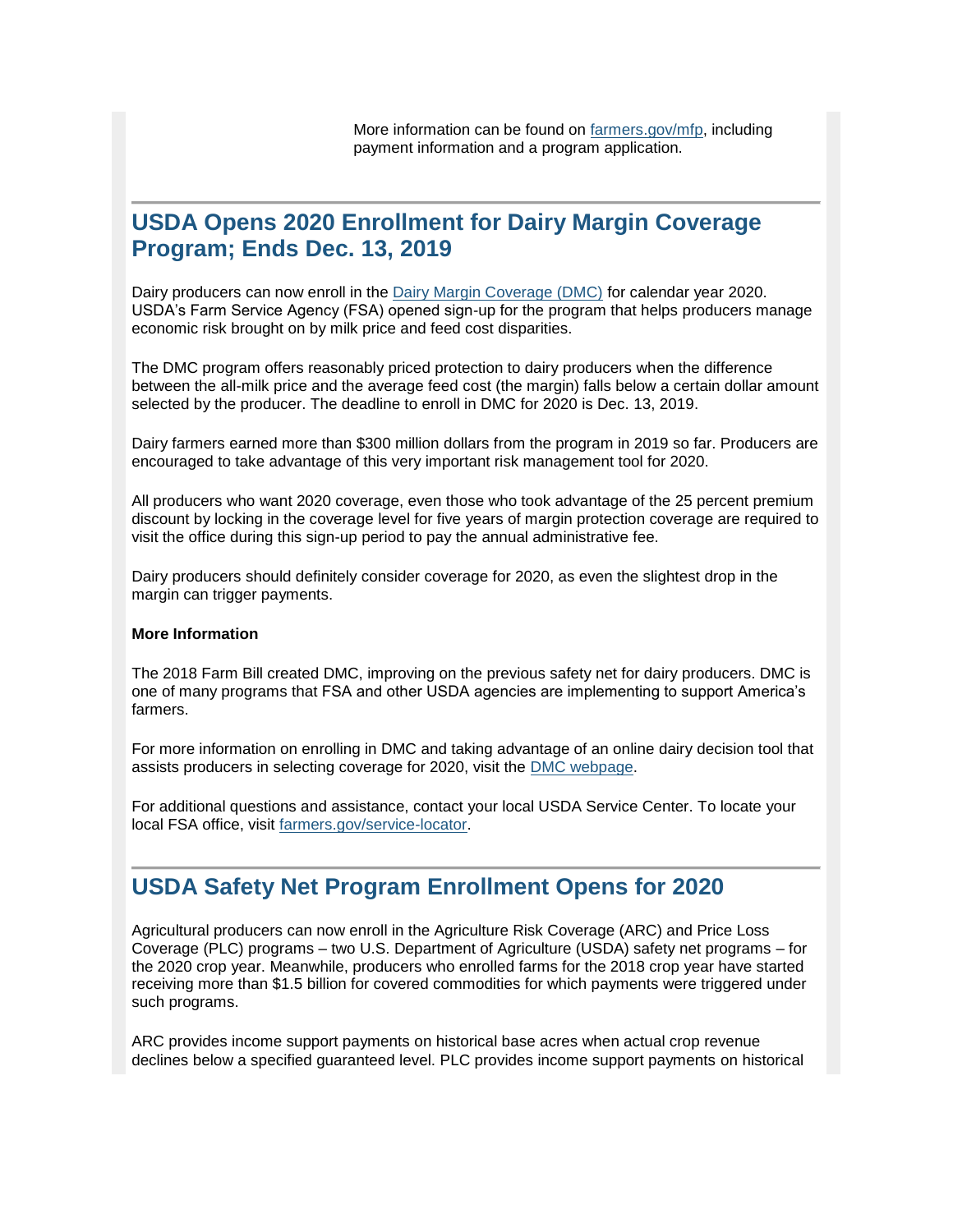base acres when the effective price for a covered commodity falls below its reference price. The 2018 Farm Bill reauthorized and updated both programs.

Sign-up for the 2020 crop year closes June 30, 2020, while signup for the 2019 crop year closes March 15, 2020. Producers who have not yet enrolled for 2019 can enroll for both 2019 and 2020 during the same visit to an FSA County Office.

ARC and PLC have options for the farm operator who is actively farming the land as well as the owner of the land. Farm owners also have a one-time opportunity to update PLC payment yields beginning with crop year 2020. If the farm owner and producer visit the FSA County Office together, FSA can also update yield information during that visit.

Covered commodities include barley, canola, large and small chickpeas, corn, crambe, flaxseed, grain sorghum, lentils, mustard seed, oats, peanuts, dry peas, rapeseed, long grain rice, medium and short grain rice, safflower seed, seed cotton, sesame, soybeans, sunflower seed, and wheat.

#### **2018 Crop Year ARC and PLC Payments**

FSA began processing payments last week for 2018 ARC-County (ARC-CO) and PLC on covered commodities that met payment triggers on enrolled farms in the 2018 crop year. In addition to the \$1.5 billion now in process, FSA anticipates it will issue another \$1 billion in November, once USDA's National Agricultural Statistics Service publishes additional commodity prices for the 2018 crop.

Producers who had 2018 covered commodities enrolled in ARC-CO can visit [www.fsa.usda.gov/arc](https://gcc02.safelinks.protection.outlook.com/?data=02%7C01%7C%7Cfc93d0bedbd6478b3ab508d7516ffc3e%7Ced5b36e701ee4ebc867ee03cfa0d4697%7C0%7C0%7C637067413726927083&reserved=0&sdata=5u5lBahkoQkG2fJB%2BA%2BpO2X3Ue%2BdnnwwQIuF5wQTQEw%3D&url=http%3A%2F%2Fwww.fsa.usda.gov%2Farc-plc%3Futm_medium%3Demail%26utm_source%3Dgovdelivery&utm_medium=email&utm_source=govdelivery)[plc](https://gcc02.safelinks.protection.outlook.com/?data=02%7C01%7C%7Cfc93d0bedbd6478b3ab508d7516ffc3e%7Ced5b36e701ee4ebc867ee03cfa0d4697%7C0%7C0%7C637067413726927083&reserved=0&sdata=5u5lBahkoQkG2fJB%2BA%2BpO2X3Ue%2BdnnwwQIuF5wQTQEw%3D&url=http%3A%2F%2Fwww.fsa.usda.gov%2Farc-plc%3Futm_medium%3Demail%26utm_source%3Dgovdelivery&utm_medium=email&utm_source=govdelivery) for payment rates applicable to their county and each covered commodity. For farms and covered commodities enrolled in 2018 PLC, the following crops met payment triggers: barley, canola, corn, dry peas, grain sorghum, lentils, peanuts, and wheat.

Oats and soybeans did not meet 2018 PLC payment triggers.

2018 PLC payment rates for the following covered commodities have not been determined: crambe, flaxseed, large and small chickpeas, long and medium grain rice, mustard seed, rapeseed, safflower, seed cotton, sesame seed, sunflower seed, and temperate Japonica rice.

#### **More Information**

For more information on ARC and PLC including two online decision tools that assist producers in making enrollment and election decisions specific to their operations, visit the [ARC and PLC](https://gcc02.safelinks.protection.outlook.com/?data=02%7C01%7C%7Cfc93d0bedbd6478b3ab508d7516ffc3e%7Ced5b36e701ee4ebc867ee03cfa0d4697%7C0%7C0%7C637067413726937039&reserved=0&sdata=TFGwcHY3b0bKMjWzujLfzODUzsddw3mpg6qwLM%2B1TQY%3D&url=https%3A%2F%2Fwww.fsa.usda.gov%2Fprograms-and-services%2Farcplc_program%2Findex%3Futm_medium%3Demail%26utm_source%3Dgovdelivery&utm_medium=email&utm_source=govdelivery)  [webpage.](https://gcc02.safelinks.protection.outlook.com/?data=02%7C01%7C%7Cfc93d0bedbd6478b3ab508d7516ffc3e%7Ced5b36e701ee4ebc867ee03cfa0d4697%7C0%7C0%7C637067413726937039&reserved=0&sdata=TFGwcHY3b0bKMjWzujLfzODUzsddw3mpg6qwLM%2B1TQY%3D&url=https%3A%2F%2Fwww.fsa.usda.gov%2Fprograms-and-services%2Farcplc_program%2Findex%3Futm_medium%3Demail%26utm_source%3Dgovdelivery&utm_medium=email&utm_source=govdelivery)

## <span id="page-3-0"></span>**Farm Service Agency Announces Disaster Relief Payments for Loss of On-Farm Stored Commodities in Georgia**

The U.S. Department of Agriculture (USDA) Farm Service Agency (FSA) in Georgia announced payments are now available to eligible producers who lost stored commodities due to natural disaster in 2018 and/or 2019. The On-Farm Storage Loss Program (OFSLP) was authorized by the Additional Supplemental Appropriations for Disaster Relief Act of 2019.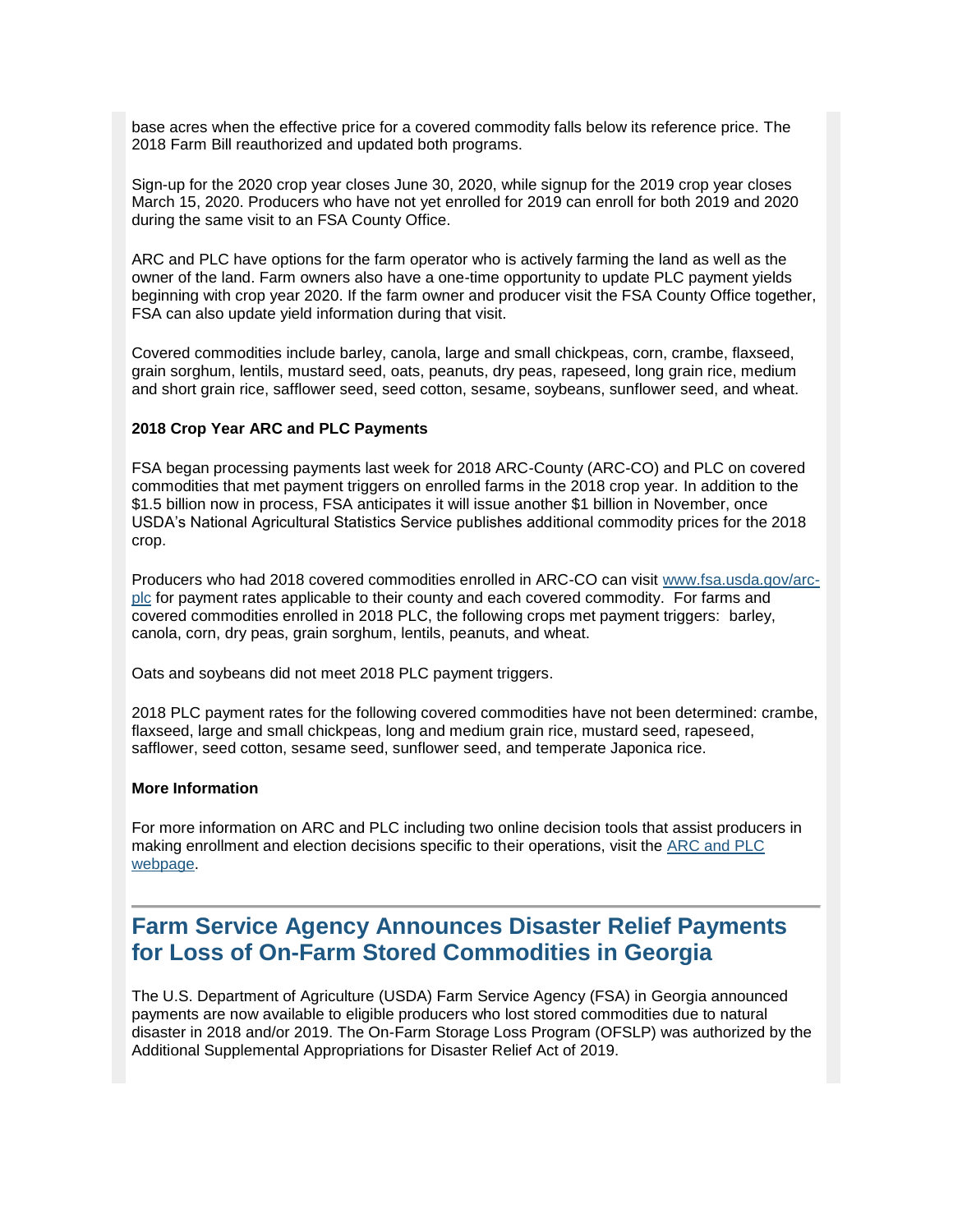<span id="page-4-1"></span>Administered by FSA, OFSLP provides payments to eligible producers who suffered uncompensated losses of harvested commodities including grains, oilseeds, and hay stored in onfarm structures. For producers to receive payment, the losses must be directly related to an eligible disaster event such as hurricanes, floods, tornadoes, typhoons, volcanic activity, snowstorms, and wildfires that occurred during 2018 and/or 2019.

To be eligible for OFSLP, the farm storage structure must be located on the farm, not used for commercial storage, and would have, under normal circumstances, maintained the quality of the commodity. Commodities stored in warehouses are not eligible for OFSLP. Program payments are made for the loss of the stored commodity and not for the loss of the structure itself.

Commodities eligible for OFSL include: barley, canola, chickpeas (large and small), corn, cotton, crambe, dry peas, flaxseed, grain sorghum, hay (alfalfa and all-hay), lentils, mustard seed, oats, peanuts, rapeseed, rice, safflower seed, sesame seed, soybeans, sunflower seed and wheat.

FSA uses a national payment rate per commodity which is based on market or harvest prices. Payments will be calculated using a 75 percent factored FSA payment rate multiplied by the quantity lost while stored.

OFSLP has a payment limitation of \$125,000 per entity. Adjusted Gross Income (AGI) does not apply to OFSLP and an acreage report is not required for this program.

For specific commodity payment rates, to submit an application, or for additional program information, contact your local USDA Service Center. To find your local USDA Service Center, visit [farmers.gov/service-locator.](https://gcc02.safelinks.protection.outlook.com/?url=http%3A%2F%2Fwww.farmers.gov%2Fservice-locator%3Futm_medium%3Demail%26utm_source%3Dgovdelivery&data=02%7C01%7C%7C4e32896a8e6b4a6fcb4b08d769e3aece%7Ced5b36e701ee4ebc867ee03cfa0d4697%7C0%7C0%7C637094298921034216&sdata=f%2F4CqDedfqFUuZBydOrCK0IUZYTsx%2Bk2bFSdPsMyBLk%3D&reserved=0)

## <span id="page-4-0"></span>**FSA Encourages Farmers and Ranchers to Vote in County Committee Elections**

The 2019 Farm Service Agency County Committee Elections began on Nov. 4, when ballots were mailed to eligible voters. The deadline to return the ballots to local FSA offices, or to be postmarked, is Dec. 2, 2019.

County committee members are an important component of the operations of FSA and provide a link between the agricultural community and USDA. Farmers and ranchers elected to county committees help deliver FSA programs at the local level, applying their knowledge and judgment to make decisions on commodity price support programs; conservation programs; incentive indemnity and disaster programs for some commodities; emergency programs and eligibility. FSA committees operate within official regulations designed to carry out federal laws.

To be an eligible voter, farmers and ranchers must participate or cooperate in an FSA program. A person who is not of legal voting age but supervises and conducts the farming operations of an entire farm, may also be eligible to vote.

Newly elected committee members will take office Jan. 1, 2020.

More information on county committees, such as the new 2019 fact sheet, can be found on the FSA website at fsa.usda.gov/elections or at a local USDA Service Center.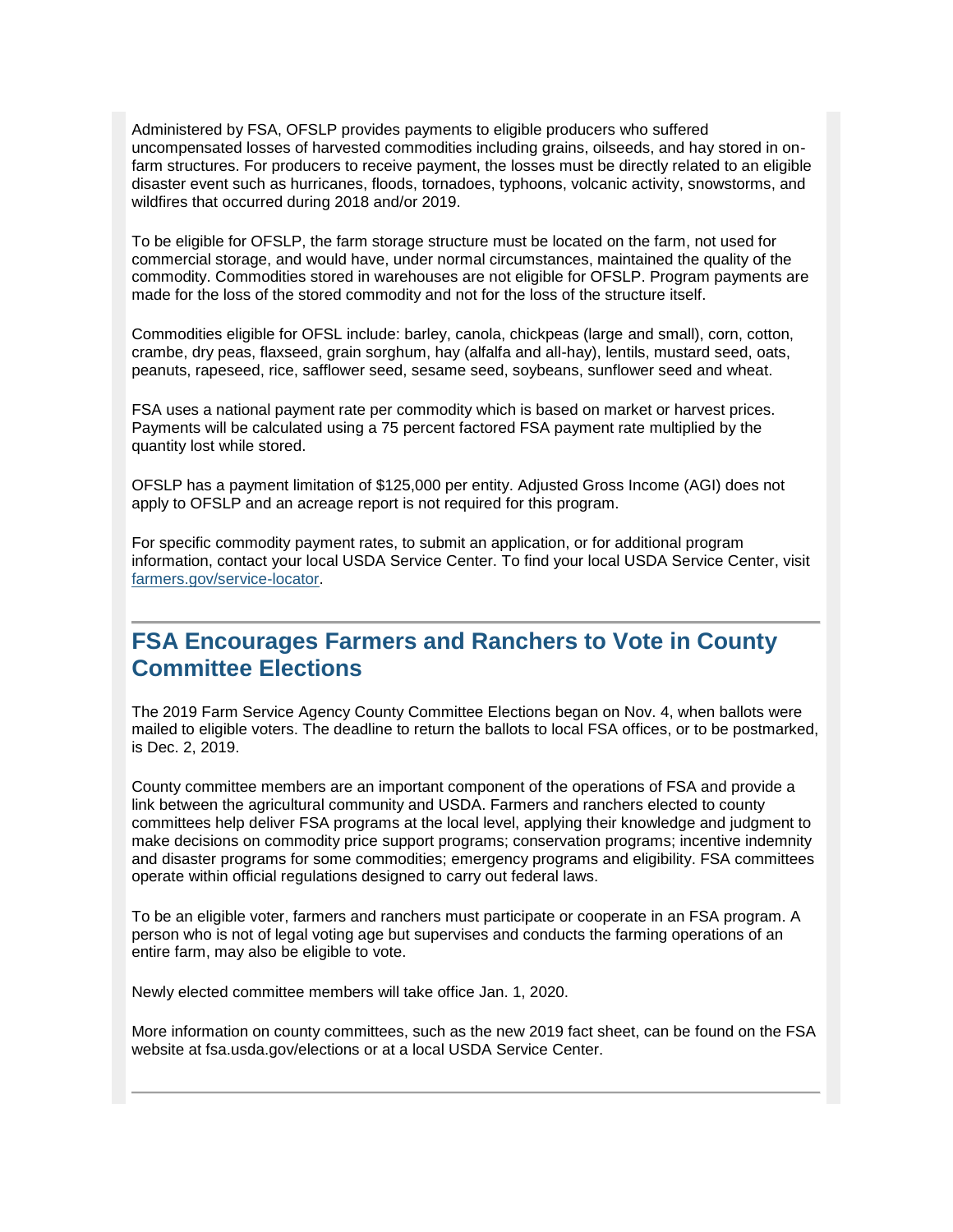## **USDA Offers Disaster Assistance for Georgia Farmers Hurt by 2018, 2019 Disasters**

Agricultural producers affected by natural disasters in 2018 and 2019 can apply through the Wildfire and Hurricane Indemnity Program Plus (WHIP+). Sign-up for this U.S. Department of Agriculture (USDA) program began Sept. 11.

#### **WHIP+ Eligibility**

WHIP+ will be available for eligible producers who have suffered eligible losses of certain crops, trees, bushes or vines in counties with a Presidential Emergency Disaster Declaration or a Secretarial Disaster Designation (primary counties only). Disaster losses must have been a result of hurricanes, floods, tornadoes, typhoons, volcanic activity, snowstorms or wildfires that occurred in 2018 or 2019. Also, producers in counties that did not receive a disaster declaration or designation may still apply for WHIP+ but must provide supporting documentation to establish that the crops were directly affected by a qualifying disaster loss.

A list of counties that received qualifying disaster declarations and designations is available at [farmers.gov/recover/whip-plus.](https://gcc02.safelinks.protection.outlook.com/?data=02%7C01%7C%7Cedf4c56314cc40b16e0108d737abe7a4%7Ced5b36e701ee4ebc867ee03cfa0d4697%7C0%7C0%7C637039083896297481&reserved=0&sdata=uDTK4J%2BLpZVgfXb%2Fep%2FqiCcIQRx5r4ys90a6b8beNPk%3D&url=https%3A%2F%2Fwww.farmers.gov%2Frecover%2Fwhip-plus%3Futm_medium%3Demail%26utm_source%3Dgovdelivery&utm_medium=email&utm_source=govdelivery) Because grazing and livestock losses, other than milk losses, are covered by other disaster recovery programs offered through FSA, those losses are not eligible for WHIP+.

Eligible crops include those for which federal crop insurance or Noninsured Crop Disaster Assistance Program (NAP) coverage is available, excluding crops intended for grazing. A list of crops covered by crop insurance is available through USDA's Risk Management Agency (RMA) Actuarial Information Browser at [webapp.rma.usda.gov/apps/actuarialinformationbrowser.](https://gcc02.safelinks.protection.outlook.com/?data=02%7C01%7C%7Cedf4c56314cc40b16e0108d737abe7a4%7Ced5b36e701ee4ebc867ee03cfa0d4697%7C0%7C0%7C637039083896307501&reserved=0&sdata=jXyP0j%2BFU612yLm9EsQdweASrsQXZoMOAXiz8T6kiis%3D&url=https%3A%2F%2Fwebapp.rma.usda.gov%2Fapps%2Factuarialinformationbrowser%2F%3Futm_medium%3Demail%26utm_source%3Dgovdelivery&utm_medium=email&utm_source=govdelivery)

The WHIP+ payment factor ranges from 75 percent to 95 percent, depending on the level of crop insurance coverage or NAP coverage that a producer obtained for the crop. Producers who did not insure their crops in 2018 or 2019 will receive 70 percent of the expected value of the crop. Insured crops (either crop insurance or NAP coverage) will receive between 75 percent and 95 percent of expected value; those who purchased the highest levels of coverage will receive 95 percent of the expected value.

At the time of sign-up, producers will be asked to provide verifiable and reliable production records. If a producer is unable to provide production records, WHIP+ payments will be determined based on the lower of either the actual loss certified by the producer and determined acceptable by FSA or the county expected yield and county disaster yield. The county disaster yield is the production that a producer would have been expected to make based on the eligible disaster conditions in the county.

WHIP+ payments for 2018 disasters will be eligible for 100 percent of their calculated value. WHIP+ payments for 2019 disasters will be limited to an initial 50 percent of their calculated value, with an opportunity to receive up to the remaining 50 percent after January 1, 2020, if sufficient funding remains.

Both insured and uninsured producers are eligible to apply for WHIP+. But all producers receiving WHIP+ payments will be required to purchase crop insurance or NAP, at the 60 percent coverage level or higher, for the next two available, consecutive crop years after the crop year for which WHIP+ payments were paid. Producers who fail to purchase crop insurance for the next two applicable, consecutive years will be required to pay back the WHIP+ payment.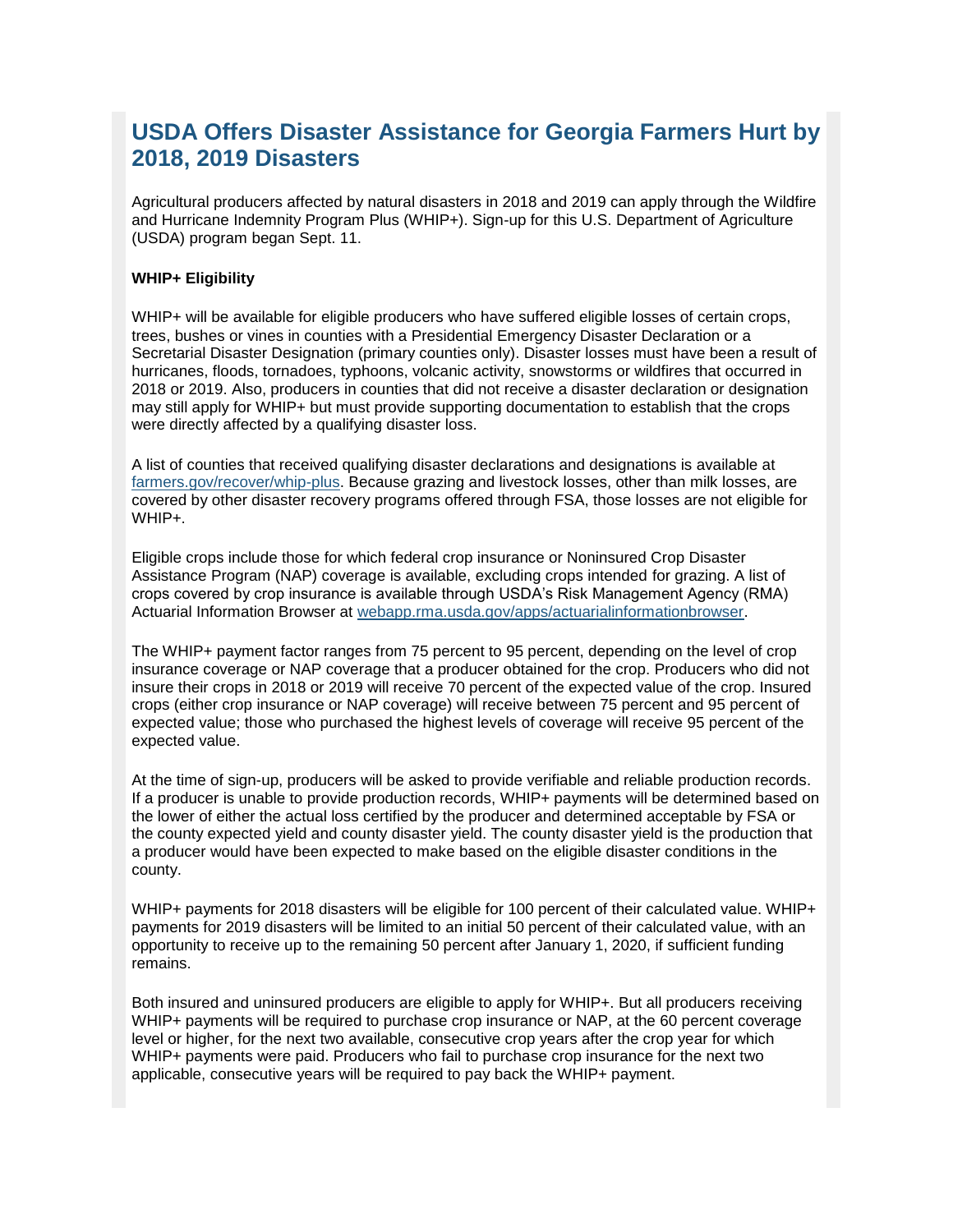Additional information about WHIP+ program eligibility and payment limitations can be found at [farmers.gov/recover](https://gcc02.safelinks.protection.outlook.com/?data=02%7C01%7C%7Cedf4c56314cc40b16e0108d737abe7a4%7Ced5b36e701ee4ebc867ee03cfa0d4697%7C0%7C0%7C637039083896307501&reserved=0&sdata=n2GSB%2FS7t4%2Fs15kYxgRd4k5EiKEYYUBcLF8KrtGjtKk%3D&url=https%3A%2F%2Fwww.farmers.gov%2Frecover%2Fwhip-plus%3Futm_medium%3Demail%26utm_source%3Dgovdelivery&utm_medium=email&utm_source=govdelivery) or by contacting your local [USDA Service Center.](https://gcc02.safelinks.protection.outlook.com/?data=02%7C01%7C%7Cedf4c56314cc40b16e0108d737abe7a4%7Ced5b36e701ee4ebc867ee03cfa0d4697%7C0%7C0%7C637039083896307501&reserved=0&sdata=jMBh%2FvACpdOtK0HfhEdcqY3W7ptI51uO3gcUKXGlPsI%3D&url=https%3A%2F%2Fwww.farmers.gov%2Fservice-center-locator%3Futm_medium%3Demail%26utm_source%3Dgovdelivery&utm_medium=email&utm_source=govdelivery)

#### **Additional Loss Coverage**

The Milk Loss Program will provide payments to eligible dairy operations for milk that was dumped or removed without compensation from the commercial milk market because of a qualifying 2018 and 2019 natural disaster. Producers who suffered losses of harvested commodities, including hay, stored in on-farm structures in 2018 and 2019 will receive assistance through the On-Farm Storage Loss Program.

Additionally, producers with trees, bushes or vines can receive both cost-share assistance through FSA's Tree Assistance Program (TAP) for the cost of replanting and rehabilitating eligible trees and WHIP+ will provide payments based on the loss value of the tree, bush or vine itself. Therefore, eligible producers may receive both a TAP and a 2017 WHIP or WHIP+ payment for the same acreage. In addition, TAP policy has been updated to assist eligible orchardists or nursery tree growers of pecan trees with a tree mortality rate that exceeds 7.5 percent (adjusted for normal mortality) but is less than 15 percent (adjusted for normal mortality) for losses incurred during 2018.

Additionally, the disaster relief measure expanded coverage of the 2017 WHIP to include peach and blueberry crop losses that resulted from extreme cold.

For more information on FSA disaster assistance programs, please contact your local [USDA service](https://gcc02.safelinks.protection.outlook.com/?data=02%7C01%7C%7Cedf4c56314cc40b16e0108d737abe7a4%7Ced5b36e701ee4ebc867ee03cfa0d4697%7C0%7C0%7C637039083896317504&reserved=0&sdata=Fh4eDAVbHCKHm3l065EpBucEjkyCJu1OlOJtddcQ0jQ%3D&url=https%3A%2F%2Fwww.farmers.gov%2Fservice-center-locator%3Futm_medium%3Demail%26utm_source%3Dgovdelivery&utm_medium=email&utm_source=govdelivery)  [center](https://gcc02.safelinks.protection.outlook.com/?data=02%7C01%7C%7Cedf4c56314cc40b16e0108d737abe7a4%7Ced5b36e701ee4ebc867ee03cfa0d4697%7C0%7C0%7C637039083896317504&reserved=0&sdata=Fh4eDAVbHCKHm3l065EpBucEjkyCJu1OlOJtddcQ0jQ%3D&url=https%3A%2F%2Fwww.farmers.gov%2Fservice-center-locator%3Futm_medium%3Demail%26utm_source%3Dgovdelivery&utm_medium=email&utm_source=govdelivery) or visit [farmers.gov/recover.](https://gcc02.safelinks.protection.outlook.com/?data=02%7C01%7C%7Cedf4c56314cc40b16e0108d737abe7a4%7Ced5b36e701ee4ebc867ee03cfa0d4697%7C0%7C0%7C637039083896317504&reserved=0&sdata=LYtlJENxSxTE7u1Em8XXrzXj5Wg%2FMEnudUo6wj1vLpM%3D&url=https%3A%2F%2Fwww.farmers.gov%2Frecover%3Futm_medium%3Demail%26utm_source%3Dgovdelivery&utm_medium=email&utm_source=govdelivery) For all available USDA disaster assistance programs, go to [USDA's disaster resources website.](https://gcc02.safelinks.protection.outlook.com/?data=02%7C01%7C%7Cedf4c56314cc40b16e0108d737abe7a4%7Ced5b36e701ee4ebc867ee03cfa0d4697%7C0%7C0%7C637039083896327516&reserved=0&sdata=6f3N0uA1lZG4EAU197U3xN5NRXLvEUpLMnU69KNkBrY%3D&url=https%3A%2F%2Fwww.usda.gov%2Ftopics%2Fdisaster%2Fstorms%3Futm_medium%3Demail%26utm_source%3Dgovdelivery&utm_medium=email&utm_source=govdelivery)

#### <span id="page-6-0"></span>**2019 Livestock Forage Losses**

Producers in the following Counties are eligible to apply for 2019 Livestock Forage Disaster Program (LFP) benefits on native pasture, improved pasture.

| <b>Baldwin</b> | Dawson    | Johnson        | Rabun           |
|----------------|-----------|----------------|-----------------|
| <b>Banks</b>   | DeKalb    | Lamar          | Rockdale        |
| <b>Barrow</b>  | Douglas   | Laurens        | Screven         |
| <b>Bartow</b>  | Fayette   | Lumpkin        | Spalding        |
| <b>Burke</b>   | Forsyth   | Meriwether     | <b>Stephens</b> |
| <b>Butts</b>   | Gilmer    | Monroe         | Taliaferro      |
| Carroll        | Greene    | Morgan         | Twiggs          |
| Cherokee       | Gwinnett  | <b>Newton</b>  | Upson           |
| Clarke         | Habersham | Oconee         | Walker          |
| Clayton        | Hall      | Oglethorpe     | Walton          |
| Cobb           | Hancock   | Paulding       | Warren          |
| Coweta         | Henry     | <b>Pickens</b> | Washington      |
| Dade           | Jasper    | Pike           | White           |
|                | Jenkins   | Putnam         | Wilkinson       |

LFP provides compensation to eligible livestock producers who suffer grazing losses for covered livestock due to drought on privately owned or cash leased land or fire on federally managed land.

County committees can only accept LFP applications after notification is received by the National Office of qualifying drought or if a federal agency prohibits producers from grazing normally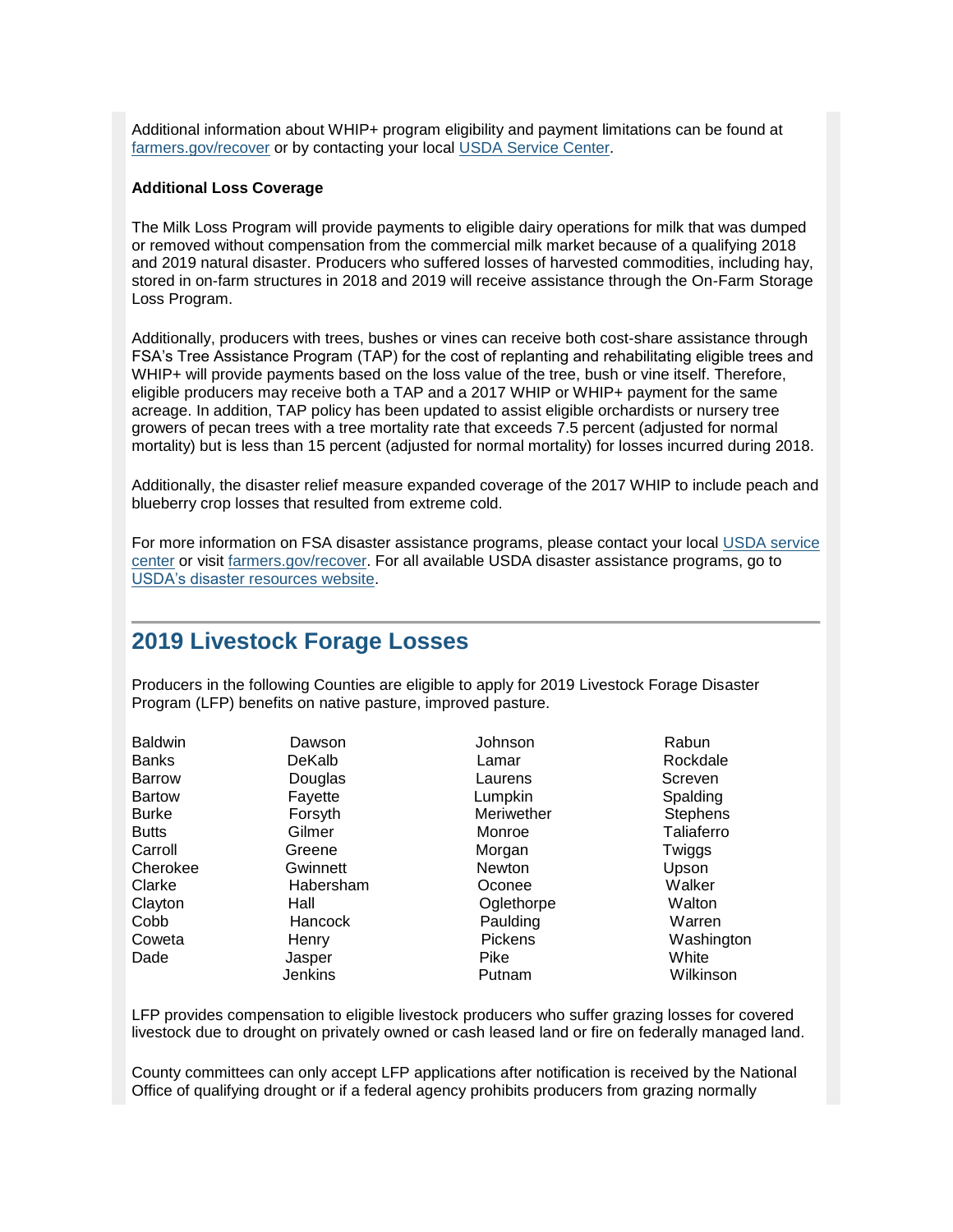permitted livestock on federally managed lands due to qualifying fire. Eligible livestock producers must complete a CCC-853 and required supporting documentation no later than 30 days after the end of the calendar year in which the grazing loss occurred.

Additional information about LFP, including eligible livestock and fire criteria, is available at your local FSA office or online at: [www.fsa.usda.gov.](https://gcc02.safelinks.protection.outlook.com/?url=http%3A%2F%2Fwww.fsa.usda.gov%2F%3Futm_medium%3Demail%26utm_source%3Dgovdelivery&data=02%7C01%7C%7C4e32896a8e6b4a6fcb4b08d769e3aece%7Ced5b36e701ee4ebc867ee03cfa0d4697%7C0%7C0%7C637094298921074194&sdata=XXGtzeHkd3i22BiJtnE%2F2BJrqf%2BB5qCCUGQNi%2BXbWgw%3D&reserved=0)

## <span id="page-7-0"></span>**Emergency Assistance for Livestock, Honeybees, and Farm-Raised Fish Program (ELAP)**

The Emergency Assistance for Livestock, Honeybees and Farm-Raised Fish Program (ELAP) provides emergency assistance to eligible livestock, honeybee, and farm-raised fish producers who have losses due to disease, adverse weather or other conditions, such as blizzards and wildfires, not covered by other agricultural disaster assistance programs.

Eligible livestock losses include grazing losses not covered under the Livestock Forage Disaster Program (LFP), loss of purchased feed and/or mechanically harvested feed due to an eligible adverse weather event, additional cost of transporting water because of an eligible drought and additional cost associated with gathering livestock to treat for cattle tick fever.

Eligible honeybee losses include loss of purchased feed due to an eligible adverse weather event, cost of additional feed purchased above normal quantities due to an eligible adverse weather condition, colony losses in excess of normal mortality due to an eligible weather event or loss condition, including CCD, and hive losses due to eligible adverse weather.

Eligible farm-raised fish losses include death losses in excess of normal mortality and/or loss of purchased feed due to an eligible adverse weather event.

Producers who suffer eligible livestock, honeybee, or farm-raised fish losses from Oct. 1, 2018 to Dec. 31, 2019 must file:

- A notice of loss within 30 calendar days after the loss is apparent.
- An application for payment by Jan. 30, 2020

The following ELAP Fact Sheets (by topic) are available online:

- [ELAP for Farm-Raised Fish Fact Sheet](https://gcc02.safelinks.protection.outlook.com/?url=https%3A%2F%2Fwww.fsa.usda.gov%2FAssets%2FUSDA-FSA-Public%2Fusdafiles%2FFactSheets%2F2018%2Felap_farm-raised_fish_assistance_fact_sheet-may_2018.pdf%3Futm_medium%3Demail%26utm_source%3Dgovdelivery&data=02%7C01%7C%7C4e32896a8e6b4a6fcb4b08d769e3aece%7Ced5b36e701ee4ebc867ee03cfa0d4697%7C0%7C1%7C637094298921074194&sdata=as0oAKElXD5w%2BCoqhABgxWUGFnXm1pwnl72O%2FSSheiQ%3D&reserved=0)
- [ELAP for Livestock Fact Sheet](https://gcc02.safelinks.protection.outlook.com/?url=https%3A%2F%2Fwww.fsa.usda.gov%2FAssets%2FUSDA-FSA-Public%2Fusdafiles%2FFactSheets%2F2018%2Felap_livestock_assistance_fact_sheet-may_2018.pdf%3Futm_medium%3Demail%26utm_source%3Dgovdelivery&data=02%7C01%7C%7C4e32896a8e6b4a6fcb4b08d769e3aece%7Ced5b36e701ee4ebc867ee03cfa0d4697%7C0%7C1%7C637094298921084189&sdata=4%2FDoFZu1y1bqU2Sywc4FUYs9darfFLrWFVk5FZYf4g0%3D&reserved=0)
- **[ELAP for Honeybees Fact Sheet](https://gcc02.safelinks.protection.outlook.com/?url=https%3A%2F%2Fwww.fsa.usda.gov%2FAssets%2FUSDA-FSA-Public%2Fusdafiles%2FFactSheets%2F2018%2Felap_honeybee_assistance_fact_sheet-may_2018.pdf%3Futm_medium%3Demail%26utm_source%3Dgovdelivery&data=02%7C01%7C%7C4e32896a8e6b4a6fcb4b08d769e3aece%7Ced5b36e701ee4ebc867ee03cfa0d4697%7C0%7C1%7C637094298921084189&sdata=yG%2FwP2RP2K13oIKWBJCXO0Jslh1N0RlTDFurdx6bhUg%3D&reserved=0)**

To view these and other FSA program fact sheets, visit the FSA fact sheet web page at [www.fsa.usda.gov/factsheets.](https://gcc02.safelinks.protection.outlook.com/?url=http%3A%2F%2Fwww.fsa.usda.gov%2Ffactsheets%3Futm_medium%3Demail%26utm_source%3Dgovdelivery&data=02%7C01%7C%7C4e32896a8e6b4a6fcb4b08d769e3aece%7Ced5b36e701ee4ebc867ee03cfa0d4697%7C0%7C0%7C637094298921094183&sdata=bcOMqJEKwR7rMZBsctd3ooqYKDlK%2Fk01%2FhPvjBD4Dsc%3D&reserved=0)

## <span id="page-7-1"></span>**USDA Designates 24 Georgia Counties as Primary Natural Disaster Areas**

Emergency support to Producers in Surrounding Counties/Border States Also Available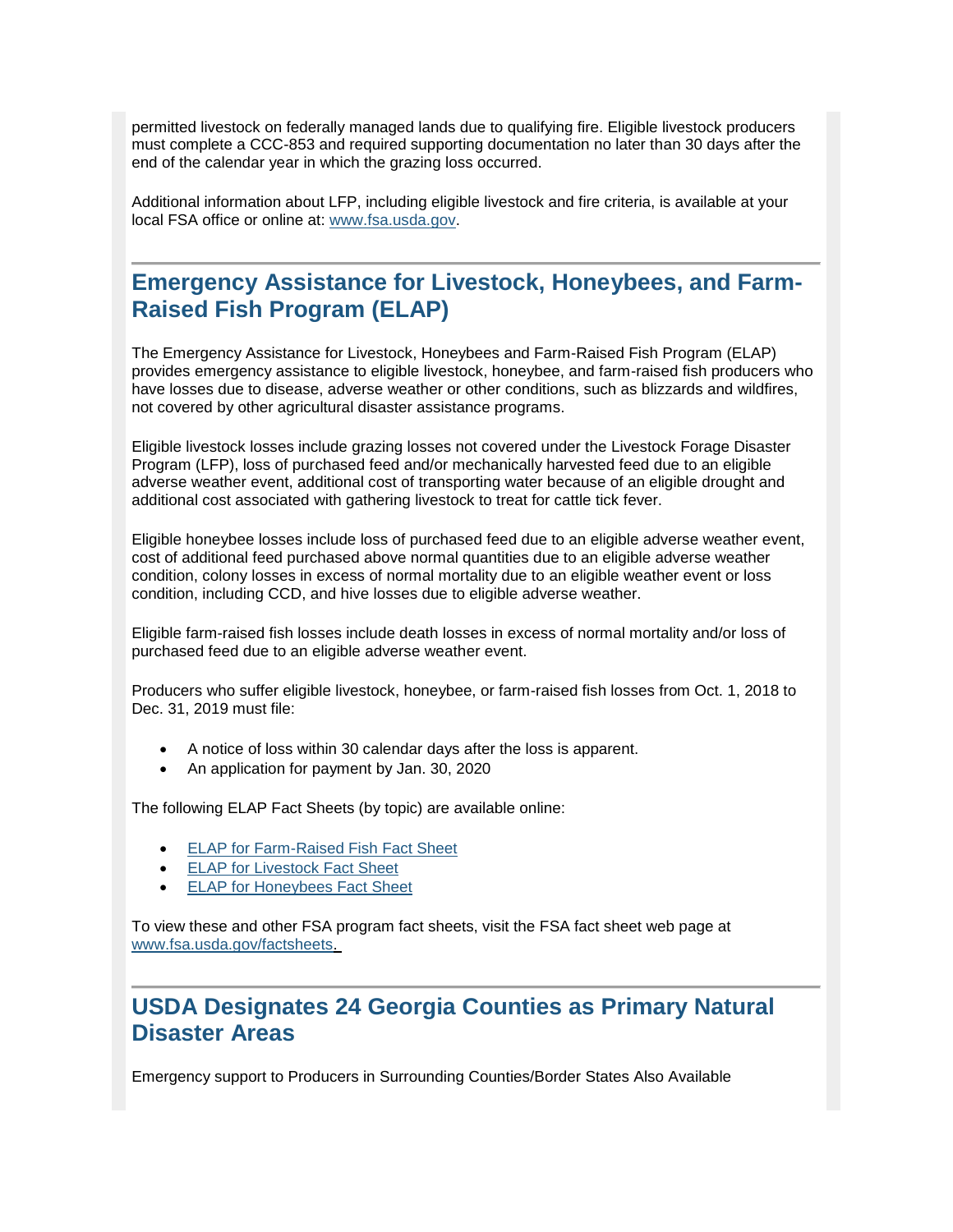Agriculture Secretary Sonny Perdue designated 24 Georgia counties as primary natural disaster areas. Producers who suffered losses due to recent drought may be eligible for U.S. Department of Agriculture (USDA) Farm Service Agency (FSA) [emergency loans.](https://gcc02.safelinks.protection.outlook.com/?url=https%3A%2F%2Fwww.fsa.usda.gov%2Fprograms-and-services%2Ffarm-loan-programs%2Femergency-farm-loans%2Findex%3Futm_medium%3Demail%26utm_source%3Dgovdelivery&data=02%7C01%7C%7C4e32896a8e6b4a6fcb4b08d769e3aece%7Ced5b36e701ee4ebc867ee03cfa0d4697%7C0%7C0%7C637094298921094183&sdata=rXMrl26L6LH1In50pzkgJp%2BxsyeA2ss3KfSDmWCpkU8%3D&reserved=0)

The Georgia counties with the primary natural disaster designation include Banks, Bartow, Carroll, Cherokee, Clayton, Cobb, Coweta, Dawson, DeKalb, Douglas, Fayette, Forsyth, Fulton, Gilmer, Gwinnett, Habersham, Hall, Henry, Lumpkin, Paulding, Pickens, Twiggs, White, and Wilkinson.

This natural disaster designation allows FSA to extend much-needed emergency credit to producers recovering from natural disasters. Emergency loans can be used to meet various recovery needs including the replacement of essential items such as equipment or livestock, reorganization of a farming operation or the refinance of certain debts.

Producers in the contiguous Georgia counties of Baldwin, Barrow, Bibb, Bleckley, Butts, Fannin, Floyd, Franklin, Gordon, Haralson, Heard, Houston, Jackson, Johnson, Jones, Laurens, Madison, Meriwether, Murray, Newton, Polk, Rabun, Rockdale, Spalding, Stephens, Towns, Troup, Union, Walton, and Washington, along with Cleburne and Randolph counties in Alabama, and Oconee County, South Carolina, are also eligible to apply for emergency loans.

The deadline to apply for these emergency loans is June 24, 2020.

FSA will review the loans based on the extent of losses, security available and repayment ability.

FSA has a variety of additional programs to help farmers recover from the impacts of this disaster. FSA programs that do not require a disaster declaration include: [Emergency Assistance for](https://gcc02.safelinks.protection.outlook.com/?url=https%3A%2F%2Fwww.fsa.usda.gov%2Fprograms-and-services%2Fdisaster-assistance-program%2Femergency-assist-for-livestock-honey-bees-fish%2Findex%3Futm_medium%3Demail%26utm_source%3Dgovdelivery&data=02%7C01%7C%7C4e32896a8e6b4a6fcb4b08d769e3aece%7Ced5b36e701ee4ebc867ee03cfa0d4697%7C0%7C0%7C637094298921104181&sdata=2b1uIu2zBzynUahJBZQIq2QlYaRorKcpGZEfvrhK%2BUM%3D&reserved=0)  [Livestock, Honeybees and Farm-Raised Fish Program;](https://gcc02.safelinks.protection.outlook.com/?url=https%3A%2F%2Fwww.fsa.usda.gov%2Fprograms-and-services%2Fdisaster-assistance-program%2Femergency-assist-for-livestock-honey-bees-fish%2Findex%3Futm_medium%3Demail%26utm_source%3Dgovdelivery&data=02%7C01%7C%7C4e32896a8e6b4a6fcb4b08d769e3aece%7Ced5b36e701ee4ebc867ee03cfa0d4697%7C0%7C0%7C637094298921104181&sdata=2b1uIu2zBzynUahJBZQIq2QlYaRorKcpGZEfvrhK%2BUM%3D&reserved=0) [Emergency Conservation Program;](https://gcc02.safelinks.protection.outlook.com/?url=https%3A%2F%2Fwww.fsa.usda.gov%2Fprograms-and-services%2Fconservation-programs%2Femergency-conservation%2Findex%3Futm_medium%3Demail%26utm_source%3Dgovdelivery&data=02%7C01%7C%7C4e32896a8e6b4a6fcb4b08d769e3aece%7Ced5b36e701ee4ebc867ee03cfa0d4697%7C0%7C0%7C637094298921114171&sdata=fXBjlcaEjBnzjXPZmhcLN%2FV3KQho3AkyisqQNQxIOIY%3D&reserved=0) [Livestock Forage Disaster Program;](https://gcc02.safelinks.protection.outlook.com/?url=https%3A%2F%2Fwww.fsa.usda.gov%2Fprograms-and-services%2Fdisaster-assistance-program%2Flivestock-forage%2Findex%3Futm_medium%3Demail%26utm_source%3Dgovdelivery&data=02%7C01%7C%7C4e32896a8e6b4a6fcb4b08d769e3aece%7Ced5b36e701ee4ebc867ee03cfa0d4697%7C0%7C0%7C637094298921114171&sdata=aMLfXgM2CIAouU7vgBq8%2Ff7uBTFBMZ8iYmwAcixQr4I%3D&reserved=0) [Livestock Indemnity Program;](https://gcc02.safelinks.protection.outlook.com/?url=https%3A%2F%2Fwww.fsa.usda.gov%2Fprograms-and-services%2Fdisaster-assistance-program%2Flivestock-indemnity%2Findex%3Futm_medium%3Demail%26utm_source%3Dgovdelivery&data=02%7C01%7C%7C4e32896a8e6b4a6fcb4b08d769e3aece%7Ced5b36e701ee4ebc867ee03cfa0d4697%7C0%7C0%7C637094298921124164&sdata=3FeTMvoq8JxQ9w%2FvnAJ1eT6blgm3Lvh0QjTqBcrvIX0%3D&reserved=0) [Operating and Farm Ownership](https://gcc02.safelinks.protection.outlook.com/?url=https%3A%2F%2Fwww.fsa.usda.gov%2Fprograms-and-services%2Ffarm-loan-programs%2Findex%3Futm_medium%3Demail%26utm_source%3Dgovdelivery&data=02%7C01%7C%7C4e32896a8e6b4a6fcb4b08d769e3aece%7Ced5b36e701ee4ebc867ee03cfa0d4697%7C0%7C0%7C637094298921124164&sdata=HpSENt0DG2Z%2FdbauwEeedWPNKiM%2FxFwNqZC%2FAm22Psc%3D&reserved=0)  [Loans;](https://gcc02.safelinks.protection.outlook.com/?url=https%3A%2F%2Fwww.fsa.usda.gov%2Fprograms-and-services%2Ffarm-loan-programs%2Findex%3Futm_medium%3Demail%26utm_source%3Dgovdelivery&data=02%7C01%7C%7C4e32896a8e6b4a6fcb4b08d769e3aece%7Ced5b36e701ee4ebc867ee03cfa0d4697%7C0%7C0%7C637094298921124164&sdata=HpSENt0DG2Z%2FdbauwEeedWPNKiM%2FxFwNqZC%2FAm22Psc%3D&reserved=0) and the [Tree Assistance Program.](https://gcc02.safelinks.protection.outlook.com/?url=https%3A%2F%2Fwww.fsa.usda.gov%2Fprograms-and-services%2Fdisaster-assistance-program%2Ftree-assistance-program%2Findex%3Futm_medium%3Demail%26utm_source%3Dgovdelivery&data=02%7C01%7C%7C4e32896a8e6b4a6fcb4b08d769e3aece%7Ced5b36e701ee4ebc867ee03cfa0d4697%7C0%7C0%7C637094298921134163&sdata=n%2FmaRuPM1aasZwVdqI9XpVmTxGM%2BG1SBUc9VLQ5S%2Fbg%3D&reserved=0)

Farmers may contact their local USDA Service Center for further information on eligibility requirements and application procedures for these and other programs. Additional information is also available online at [farmers.gov/recover.](https://gcc02.safelinks.protection.outlook.com/?url=https%3A%2F%2Fwww.farmers.gov%2Frecover%3Futm_medium%3Demail%26utm_source%3Dgovdelivery&data=02%7C01%7C%7C4e32896a8e6b4a6fcb4b08d769e3aece%7Ced5b36e701ee4ebc867ee03cfa0d4697%7C0%7C0%7C637094298921134163&sdata=cAzMdTpyJ%2F%2FJ%2FLKuDzikWEsOjVcbQsOJ5VRpZsUpq2o%3D&reserved=0)

## <span id="page-8-0"></span>**USDA Designates 13 Additional Georgia Counties as Primary Natural Disaster Areas**

*Emergency Support to Producers in Surrounding Counties/Border States Also Available*

Agriculture Secretary Sonny Perdue designated 13 additional Georgia counties as primary natural disaster areas. Producers in Barrow, Clarke, Dade, Greene, Hancock, Morgan, Oconee, Oglethorpe, Putnam, Taliaferro, Walker, Walton, and Warren, who suffered losses due to recent drought may be eligible for U.S. Department of Agriculture (USDA) Farm Service Agency (FSA) [emergency loans.](https://gcc02.safelinks.protection.outlook.com/?url=https%3A%2F%2Fwww.fsa.usda.gov%2Fprograms-and-services%2Ffarm-loan-programs%2Femergency-farm-loans%2Findex%3Futm_medium%3Demail%26utm_source%3Dgovdelivery&data=02%7C01%7C%7C4e32896a8e6b4a6fcb4b08d769e3aece%7Ced5b36e701ee4ebc867ee03cfa0d4697%7C0%7C0%7C637094298921144152&sdata=RasiyarixRHW2OdnZySJT1HfWGH0I6ZewGM8oh75Bow%3D&reserved=0)

This natural disaster designation allows FSA to extend much-needed emergency credit to producers recovering from natural disasters. Emergency loans can be used to meet various recovery needs including the replacement of essential items such as equipment or livestock, reorganization of a farming operation or the refinance of certain debts.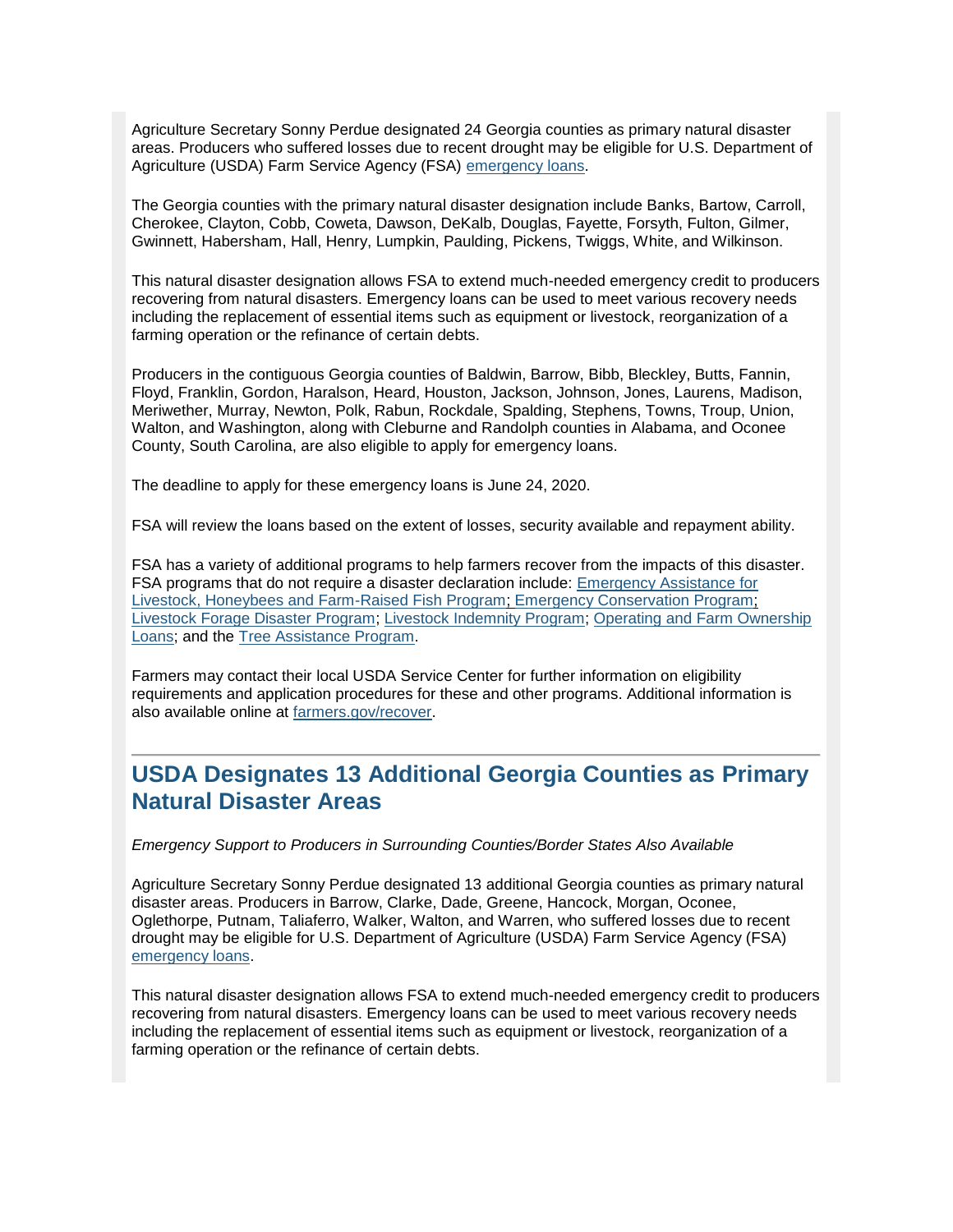Producers in the contiguous Georgia counties of Baldwin, Catoosa, Chattooga, Elbert, Floyd, Glascock, Gordon, Gwinnett, Hall, Jackson, Jasper, Jefferson, Jones, McDuffie, Madison, Newton, Rockdale, Washington, Whitfield, and Wilkes, along with DeKalb and Jackson counties in Alabama, and Hamilton and Marion counties in Tennessee, are also eligible to apply for emergency loans.

The deadline to apply for these emergency loans is July 6, 2020.

FSA will review the loans based on the extent of losses, security available and repayment ability.

The Secretary previously declared several other Georgia counties as primary natural disaster areas. A listing of all disaster designations can be found at [fsa.usda.gov.](https://gcc02.safelinks.protection.outlook.com/?url=http%3A%2F%2Fwww.fsa.usda.gov%2F%3Futm_medium%3Demail%26utm_source%3Dgovdelivery&data=02%7C01%7C%7C4e32896a8e6b4a6fcb4b08d769e3aece%7Ced5b36e701ee4ebc867ee03cfa0d4697%7C0%7C0%7C637094298921144152&sdata=wmuOhanMroMgUycCGlJ%2BwvhECVatNEzjgPEOeAmA8Mg%3D&reserved=0)

FSA has a variety of additional programs to help farmers recover from the impacts of this disaster. FSA programs that do not require a disaster declaration include: [Emergency Assistance for](https://gcc02.safelinks.protection.outlook.com/?url=https%3A%2F%2Fwww.fsa.usda.gov%2Fprograms-and-services%2Fdisaster-assistance-program%2Femergency-assist-for-livestock-honey-bees-fish%2Findex%3Futm_medium%3Demail%26utm_source%3Dgovdelivery&data=02%7C01%7C%7C4e32896a8e6b4a6fcb4b08d769e3aece%7Ced5b36e701ee4ebc867ee03cfa0d4697%7C0%7C0%7C637094298921154142&sdata=D63cUm0yQ7PsLA8Q86V%2FIo%2BRKle7kEwiogwy5a8LFTI%3D&reserved=0)  [Livestock, Honeybees and Farm-Raised Fish Program;](https://gcc02.safelinks.protection.outlook.com/?url=https%3A%2F%2Fwww.fsa.usda.gov%2Fprograms-and-services%2Fdisaster-assistance-program%2Femergency-assist-for-livestock-honey-bees-fish%2Findex%3Futm_medium%3Demail%26utm_source%3Dgovdelivery&data=02%7C01%7C%7C4e32896a8e6b4a6fcb4b08d769e3aece%7Ced5b36e701ee4ebc867ee03cfa0d4697%7C0%7C0%7C637094298921154142&sdata=D63cUm0yQ7PsLA8Q86V%2FIo%2BRKle7kEwiogwy5a8LFTI%3D&reserved=0) [Emergency Conservation Program;](https://gcc02.safelinks.protection.outlook.com/?url=https%3A%2F%2Fwww.fsa.usda.gov%2Fprograms-and-services%2Fconservation-programs%2Femergency-conservation%2Findex%3Futm_medium%3Demail%26utm_source%3Dgovdelivery&data=02%7C01%7C%7C4e32896a8e6b4a6fcb4b08d769e3aece%7Ced5b36e701ee4ebc867ee03cfa0d4697%7C0%7C0%7C637094298921154142&sdata=Q4pQqseH3tjciUKDW9oxCWQd1EhHQeS0%2FnHTIlsyFaA%3D&reserved=0) [Livestock Forage Disaster Program;](https://gcc02.safelinks.protection.outlook.com/?url=https%3A%2F%2Fwww.fsa.usda.gov%2Fprograms-and-services%2Fdisaster-assistance-program%2Flivestock-forage%2Findex%3Futm_medium%3Demail%26utm_source%3Dgovdelivery&data=02%7C01%7C%7C4e32896a8e6b4a6fcb4b08d769e3aece%7Ced5b36e701ee4ebc867ee03cfa0d4697%7C0%7C0%7C637094298921164150&sdata=gCtIgupT%2BeMIwEPgtYHkoh9VqOeQC%2FWpIKUznyZBJTE%3D&reserved=0) [Livestock Indemnity Program;](https://gcc02.safelinks.protection.outlook.com/?url=https%3A%2F%2Fwww.fsa.usda.gov%2Fprograms-and-services%2Fdisaster-assistance-program%2Flivestock-indemnity%2Findex%3Futm_medium%3Demail%26utm_source%3Dgovdelivery&data=02%7C01%7C%7C4e32896a8e6b4a6fcb4b08d769e3aece%7Ced5b36e701ee4ebc867ee03cfa0d4697%7C0%7C0%7C637094298921174137&sdata=Rj4Dkk77YO6hDjljqe8U6zQMwt%2FczKyjgdAe%2Bi%2FuWAw%3D&reserved=0) [Operating and Farm Ownership](https://gcc02.safelinks.protection.outlook.com/?url=https%3A%2F%2Fwww.fsa.usda.gov%2Fprograms-and-services%2Ffarm-loan-programs%2Findex%3Futm_medium%3Demail%26utm_source%3Dgovdelivery&data=02%7C01%7C%7C4e32896a8e6b4a6fcb4b08d769e3aece%7Ced5b36e701ee4ebc867ee03cfa0d4697%7C0%7C0%7C637094298921174137&sdata=5Ai8k%2B35cHFYnN1uhUm97rdZeTCXvKFRs6DtlRITk4s%3D&reserved=0)  [Loans;](https://gcc02.safelinks.protection.outlook.com/?url=https%3A%2F%2Fwww.fsa.usda.gov%2Fprograms-and-services%2Ffarm-loan-programs%2Findex%3Futm_medium%3Demail%26utm_source%3Dgovdelivery&data=02%7C01%7C%7C4e32896a8e6b4a6fcb4b08d769e3aece%7Ced5b36e701ee4ebc867ee03cfa0d4697%7C0%7C0%7C637094298921174137&sdata=5Ai8k%2B35cHFYnN1uhUm97rdZeTCXvKFRs6DtlRITk4s%3D&reserved=0) and the [Tree Assistance Program.](https://gcc02.safelinks.protection.outlook.com/?url=https%3A%2F%2Fwww.fsa.usda.gov%2Fprograms-and-services%2Fdisaster-assistance-program%2Ftree-assistance-program%2Findex%3Futm_medium%3Demail%26utm_source%3Dgovdelivery&data=02%7C01%7C%7C4e32896a8e6b4a6fcb4b08d769e3aece%7Ced5b36e701ee4ebc867ee03cfa0d4697%7C0%7C0%7C637094298921184133&sdata=eekh3Mp1fBjtC8xSRvN2ZjTKNIwmwd%2BZNnZ8kSL8OwI%3D&reserved=0)

Farmers may contact their local USDA Service Center for further information on eligibility requirements and application procedures for these and other programs. Additional information is also available online at [farmers.gov/recover.](https://gcc02.safelinks.protection.outlook.com/?url=https%3A%2F%2Fwww.farmers.gov%2Frecover%3Futm_medium%3Demail%26utm_source%3Dgovdelivery&data=02%7C01%7C%7C4e32896a8e6b4a6fcb4b08d769e3aece%7Ced5b36e701ee4ebc867ee03cfa0d4697%7C0%7C0%7C637094298921184133&sdata=PxoJBlS8SvdQGLAuhxUHbNa%2B%2FJnsitO5RT8jPOGbZWE%3D&reserved=0)

## <span id="page-9-0"></span>**2020 Acreage Reporting Dates**

In order to comply with FSA program eligibility requirements, all producers are encouraged to visit their County FSA office to file an accurate crop certification report by the applicable deadline.

The following acreage reporting dates are applicable for 2020:

| November 15, 2019  | Onions (planted 9/20-10/20)                                                             |
|--------------------|-----------------------------------------------------------------------------------------|
| January 2, 2020    | Honey                                                                                   |
| January 15, 2020   | Apples, Blueberries, Canola, Peaches, Rye, Rapeseed,<br><b>Fall-Seeded Small Grains</b> |
| February 15, 2020  | Onions (planted 10/21-2/1), Pecans                                                      |
| March 15, 2020     | Cabbage (planted 10/1-2/20)                                                             |
| May 15, 2020       | Sweet Corn (planted 8/26-5/15), Tobacco,<br>Tomatoes (planted 8/16-4/5)                 |
| July 15, 2020      | All other crops, Perennial Forage                                                       |
| August 15, 2020    | Tomatoes (planted 7/1-8/15)                                                             |
| September 15, 2020 | Sweet Corn (planted 7/15-8/25)                                                          |